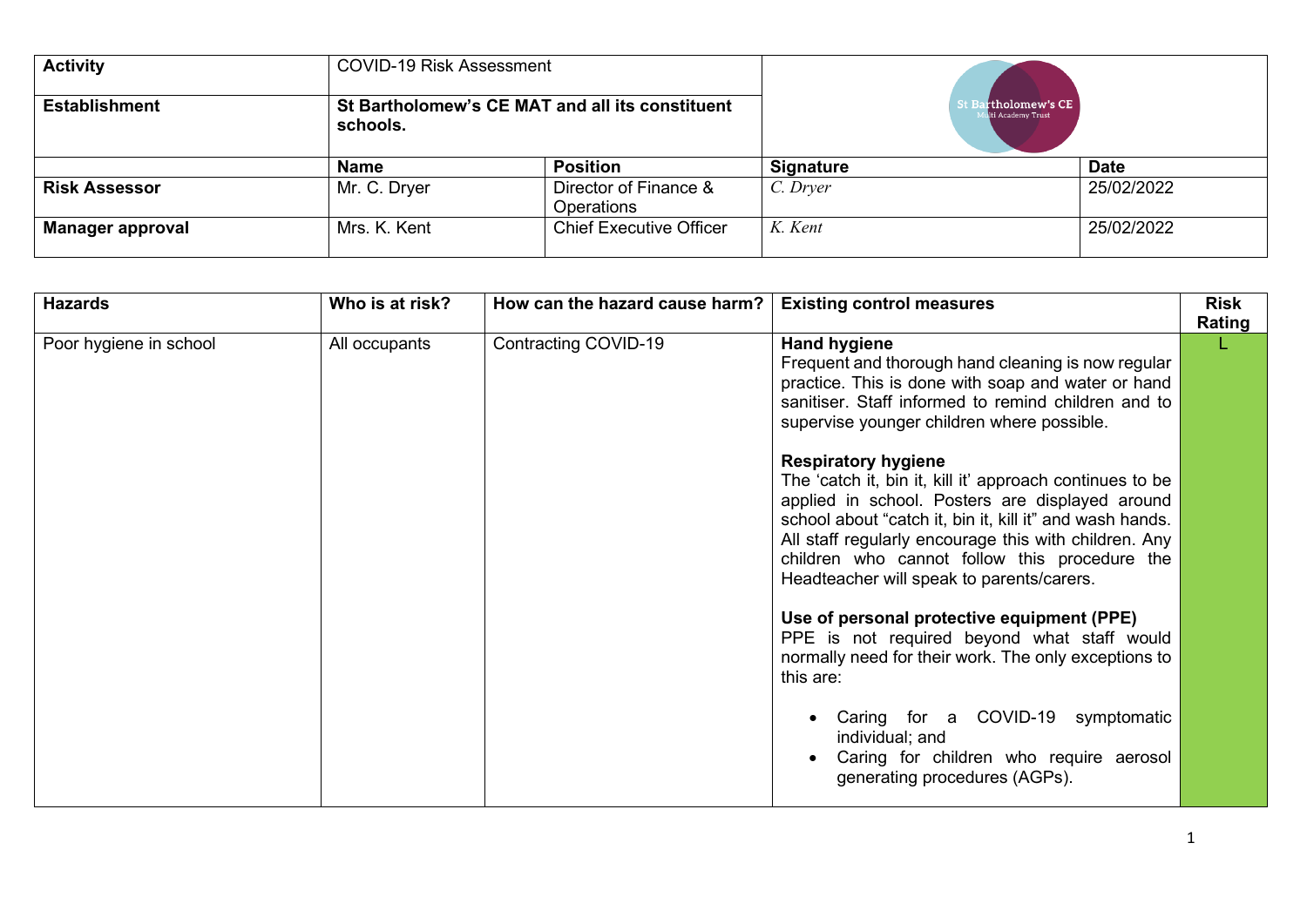| <b>Hazards</b>                  | Who is at risk? | How can the hazard cause harm? | <b>Existing control measures</b>                                                                                                                                                                                                                                                                                                                                                                                                                                                 | <b>Risk</b><br>Rating |
|---------------------------------|-----------------|--------------------------------|----------------------------------------------------------------------------------------------------------------------------------------------------------------------------------------------------------------------------------------------------------------------------------------------------------------------------------------------------------------------------------------------------------------------------------------------------------------------------------|-----------------------|
|                                 |                 |                                | Both of the above exceptions are listed as separate<br>hazards with appropriate control measures.<br><b>Face Coverings</b>                                                                                                                                                                                                                                                                                                                                                       |                       |
|                                 |                 |                                | In line with Government Guidance face coverings<br>are no longer advised for pupils, staff and visitors in<br>communal areas from 27 January 2022.                                                                                                                                                                                                                                                                                                                               |                       |
|                                 |                 |                                | From 27 January 2022, staff and pupils should follow<br>wider advice on face coverings outside of school,<br>including on transport to and from school.                                                                                                                                                                                                                                                                                                                          |                       |
| Contaminated surfaces in school | All occupants   | Contracting COVID-19           | Cleaning rota has been established and follows<br>more robust procedures.                                                                                                                                                                                                                                                                                                                                                                                                        |                       |
|                                 |                 |                                | Increased focus on cleaning and disinfecting objects<br>and surfaces that are touched regularly (touch<br>points) particularly in areas of high use such as door<br>handles, door panels, bannisters, light switches,<br>reception area / sign in tablets, using appropriate<br>cleaning products and methods.                                                                                                                                                                   |                       |
|                                 |                 |                                | All cutlery and cups are thoroughly cleaned before<br>and after use. Where resources are shared such as<br>kettles in staff rooms staff, hand sanitiser has been<br>made available and staff are advised to sanitise<br>before and after use.                                                                                                                                                                                                                                    |                       |
| Lack of ventilation in school   | All occupants   | <b>Contracting COVID-19</b>    | Classroom doors will be propped open, other<br>internal doors will be kept open (as long as they are<br>not fire doors), windows will be kept open (in cooler<br>weather windows should be opened just enough to<br>provide constant background ventilation and opened<br>more fully during breaks to purge the air in the<br>space) and external doors will be open where<br>appropriate (weather dependant and as long as they<br>are not fire doors and where safe to do so). | L                     |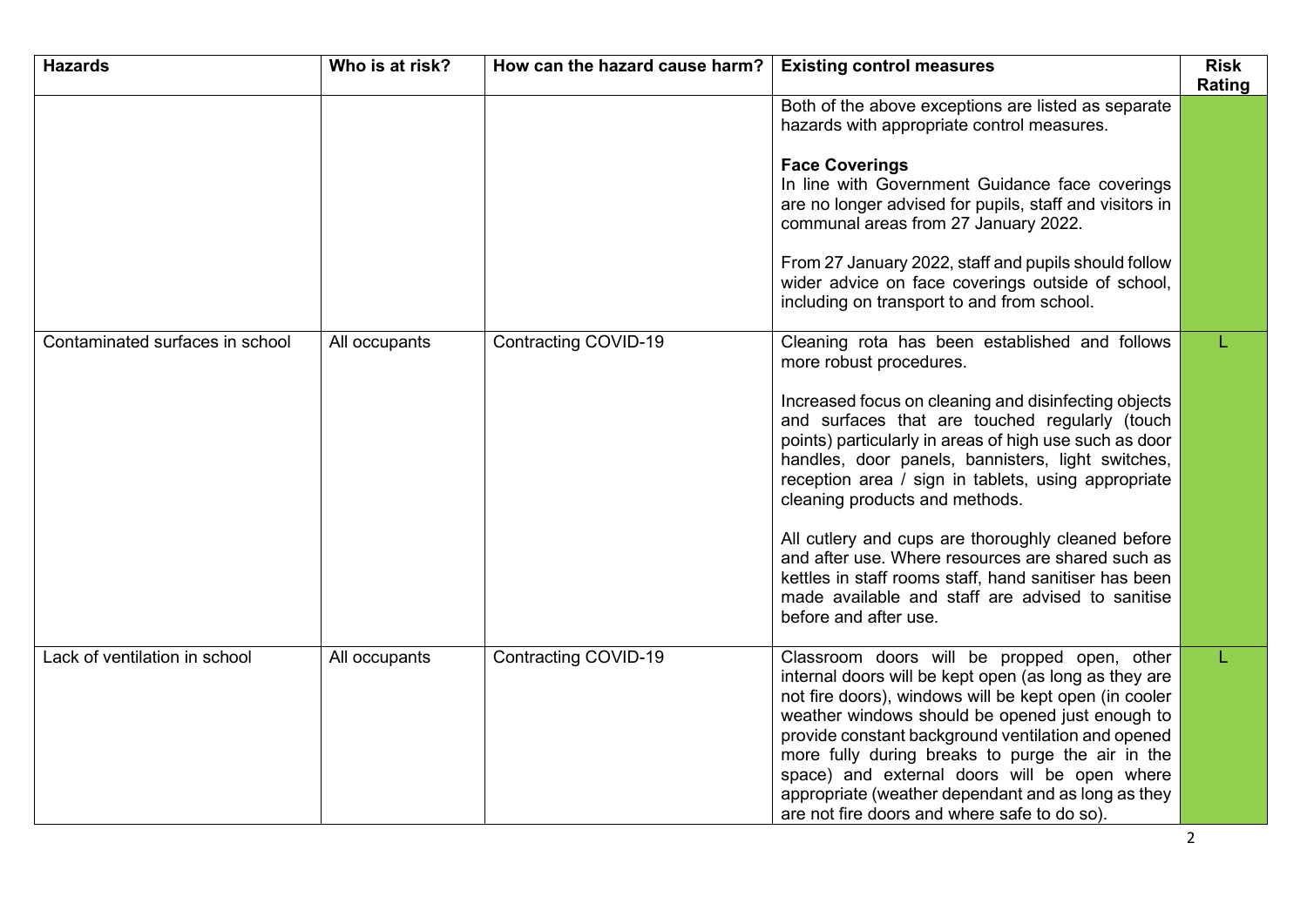| <b>Hazards</b>                                                                                                        | Who is at risk? | How can the hazard cause harm? | <b>Existing control measures</b>                                                                                                                                                                                                                                                                                                                                     | <b>Risk</b><br>Rating |
|-----------------------------------------------------------------------------------------------------------------------|-----------------|--------------------------------|----------------------------------------------------------------------------------------------------------------------------------------------------------------------------------------------------------------------------------------------------------------------------------------------------------------------------------------------------------------------|-----------------------|
|                                                                                                                       |                 |                                | To balance the need for increased ventilation while<br>maintaining a comfortable temperature, the<br>following measures will also be used as appropriate:                                                                                                                                                                                                            |                       |
|                                                                                                                       |                 |                                | • Opening high level windows in preference to<br>low level to reduce draughts.<br>Increasing the ventilation while spaces are<br>unoccupied (e.g., between classes, during<br>break and lunch, when a room is unused).<br>Providing flexibility to allow additional,<br>suitable indoor clothing.<br>Rearranging furniture where possible to<br>avoid direct drafts. |                       |
|                                                                                                                       |                 |                                | Heating will be used as necessary to ensure comfort<br>levels are maintained particularly in occupied<br>spaces.                                                                                                                                                                                                                                                     |                       |
|                                                                                                                       |                 |                                | Consideration to ventilation is given when holding<br>events where visitors such as parents are on site, for<br>example, school plays.                                                                                                                                                                                                                               |                       |
|                                                                                                                       |                 |                                | CO2 monitors are used regularly to monitor the<br>effectiveness of ventilation methods and targeted to<br>areas of consistently high readings. The school can<br>then quickly identify areas where ventilation<br>methods need to be improved.                                                                                                                       |                       |
| Individuals showing symptoms of<br>COVID-19 or has a positive test<br>(including parents and external<br>contractors) | All occupants   | Contracting COVID-19           | Staff are informed of the symptoms of possible<br>coronavirus infection and are kept up to date with<br>national guidance about the signs, symptoms, and<br>transmission of coronavirus.                                                                                                                                                                             |                       |
|                                                                                                                       |                 |                                | Staff, parents, and external contractors are informed<br>of the latest public health advice on when to self-                                                                                                                                                                                                                                                         |                       |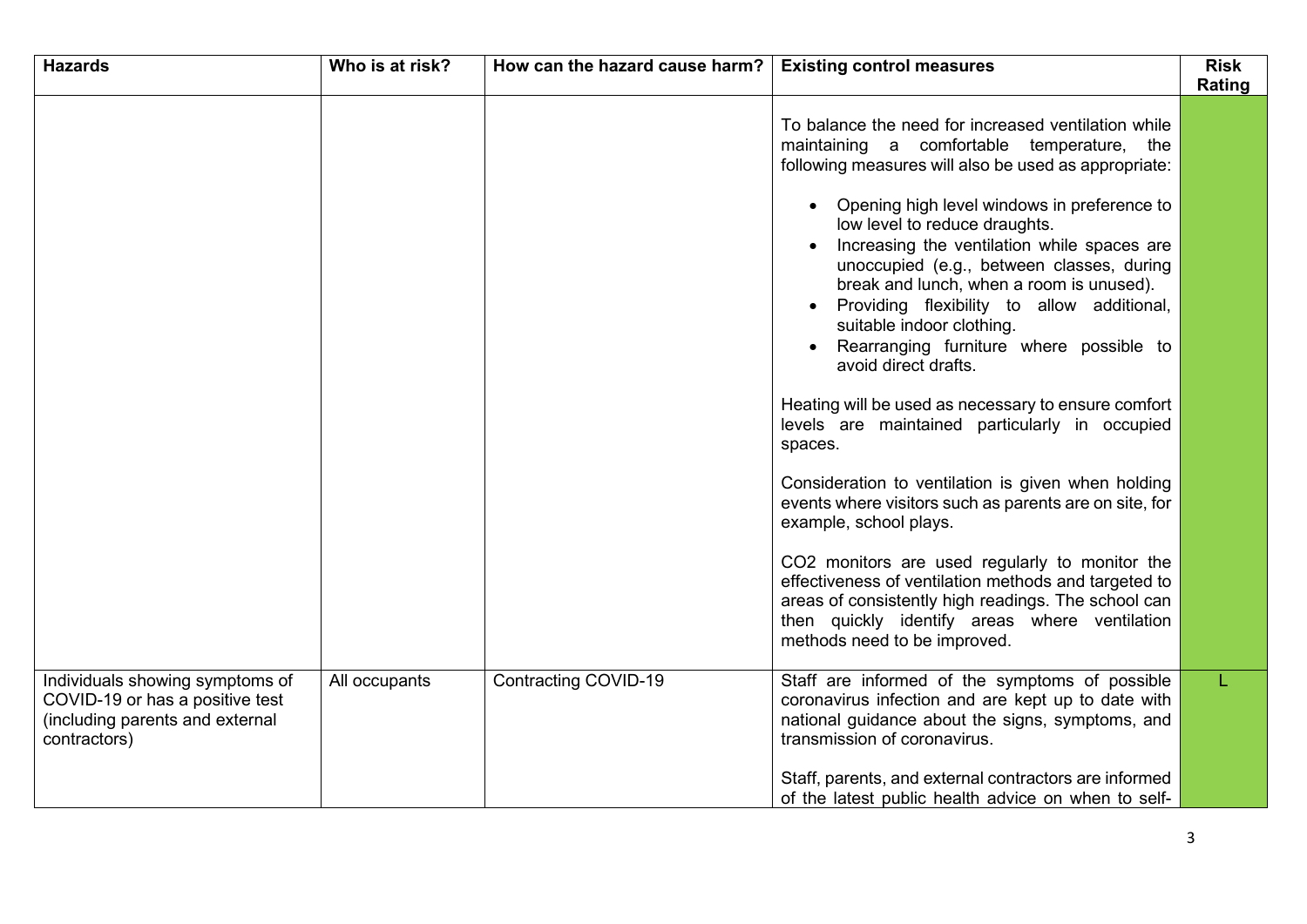| <b>Hazards</b> | Who is at risk? | How can the hazard cause harm? | <b>Existing control measures</b>                                                                                                                                                                                                                                                                                                                                                                                                                                                                                                                                                                          | <b>Risk</b> |
|----------------|-----------------|--------------------------------|-----------------------------------------------------------------------------------------------------------------------------------------------------------------------------------------------------------------------------------------------------------------------------------------------------------------------------------------------------------------------------------------------------------------------------------------------------------------------------------------------------------------------------------------------------------------------------------------------------------|-------------|
|                |                 |                                | isolate and what to do. Signage is displayed in the<br>school main entrance giving advice about the virus<br>and hand sanitiser will be provided for visitors in the<br>main reception to promote good hygiene.                                                                                                                                                                                                                                                                                                                                                                                           | Rating      |
|                |                 |                                | Individuals should not come into school if they have<br>symptoms or have had a positive test result.                                                                                                                                                                                                                                                                                                                                                                                                                                                                                                      |             |
|                |                 |                                | Individuals who have COVID-19 should stay at<br>home and avoid contact with other people. It is the<br>individual's responsibility to let people who they<br>have been in close contact with know about their<br>positive test result so that they can follow the latest<br>Government guidance.                                                                                                                                                                                                                                                                                                          |             |
|                |                 |                                | The individual who has COVID-19 should take LFD<br>tests on day 5 and day 6 of their self-isolation period.<br>This also applies to children under 5, with LFD<br>testing at parental or guardian discretion. If both<br>these test results are negative, and the individual<br>does not have a high temperature, they may end<br>their self-isolation after the second negative test<br>result and return to their setting from day 6. Anyone<br>who is unable to take LFD tests should complete the<br>full 10-day period of self-isolation.                                                            |             |
|                |                 |                                | If anyone develops COVID-19 symptoms whilst in<br>school, however mild, they will be isolated (children<br>supervised at all times) and kept in an area where<br>they can be at least two metres away from others,<br>sent home and instructed to follow public health<br>advice. This area will be kept well ventilated where<br>possible and appropriate PPE will be used if close<br>contact is necessary. If unwell pupils and staff are<br>waiting to go home, they are instructed to use<br>different toilets to the rest of the school, where<br>possible, to minimise the spread of any potential |             |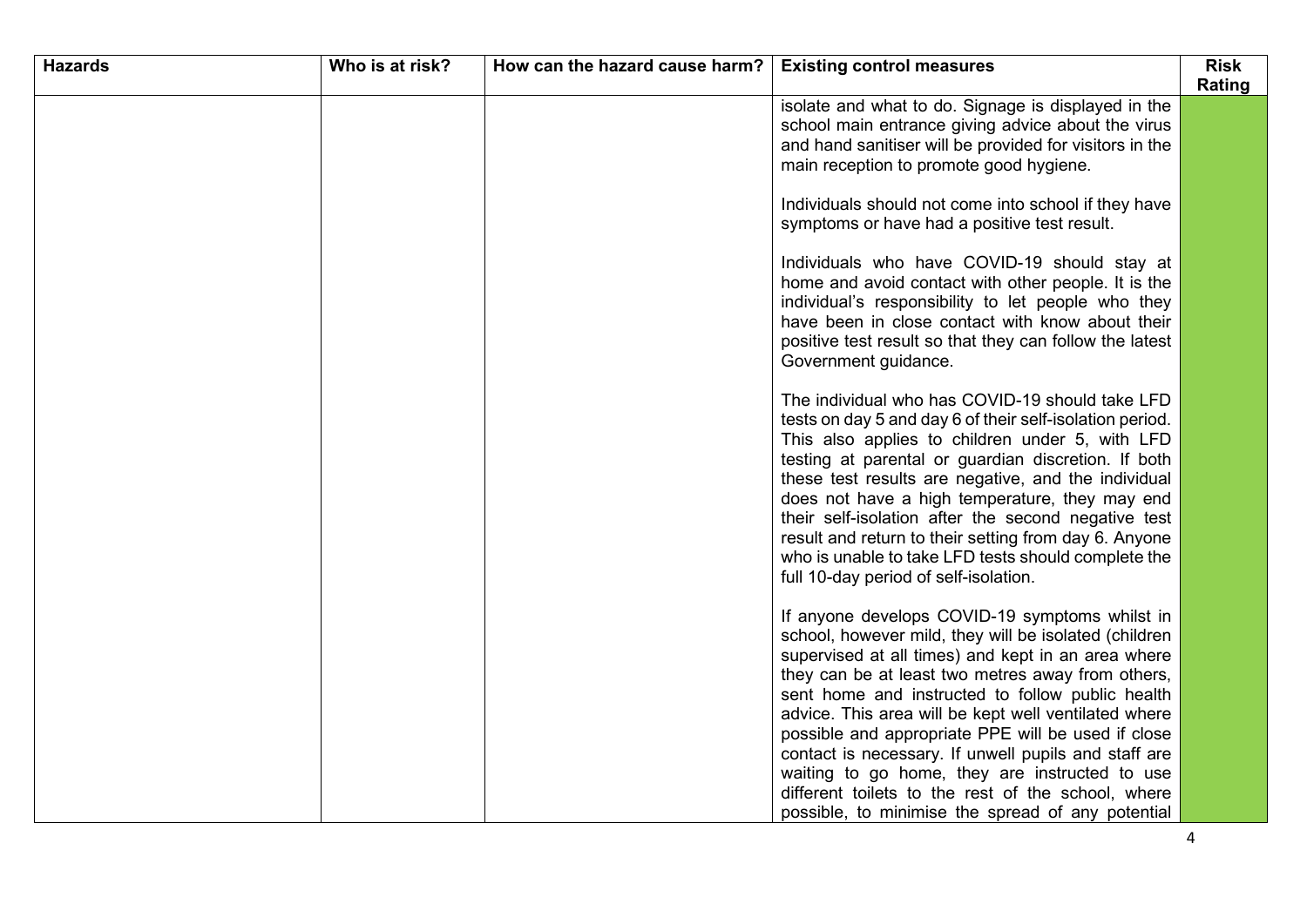| <b>Hazards</b>                                                                                                                                                   | Who is at risk? | How can the hazard cause harm? | <b>Existing control measures</b>                                                                                                                                                                                                                                                                                                                                                                                                      | <b>Risk</b><br>Rating |
|------------------------------------------------------------------------------------------------------------------------------------------------------------------|-----------------|--------------------------------|---------------------------------------------------------------------------------------------------------------------------------------------------------------------------------------------------------------------------------------------------------------------------------------------------------------------------------------------------------------------------------------------------------------------------------------|-----------------------|
|                                                                                                                                                                  |                 |                                | infection. These areas are cleaned after use prior to<br>anyone else using them.                                                                                                                                                                                                                                                                                                                                                      |                       |
|                                                                                                                                                                  |                 |                                | <b>Outbreak Management</b><br>To determine whether a school is experiencing an<br>outbreak of COVID-19 one of the following<br>thresholds must be met:                                                                                                                                                                                                                                                                                |                       |
|                                                                                                                                                                  |                 |                                | Five children or staff who are likely to have<br>$\bullet$<br>mixed closely, test positive for coronavirus<br>within a 10-day period.<br>10% of children or staff who are likely to have<br>mixed closely test positive for coronavirus<br>within a 10-day period.                                                                                                                                                                    |                       |
|                                                                                                                                                                  |                 |                                | If either of the above thresholds are met the school<br>will refer to the Trust's Outbreak Management Plan<br>and liaise with the DfE, PHE, the local outbreak team<br>and the DFO to determine whether any additional<br>measures are required.                                                                                                                                                                                      |                       |
|                                                                                                                                                                  |                 |                                | Where additional measures are required, these will<br>be based on external Government advice, kept to<br>the minimum number of schools or groups possible,<br>and for the shortest amount of time possible. Any<br>changes will be communicated to the CEO, DFO,<br>children, staff, parents and LGB. Any visitors will<br>also be made aware of any additional measures<br>over and above those outlined in this risk<br>assessment. |                       |
| Staff members with protected<br>characteristics and other<br>vulnerabilities who may be at<br>increased risk (i.e., 'clinically<br>extremely vulnerable person', | <b>Staff</b>    | Contracting COVID-19           | In line with Government Guidance all staff are now<br>expected to be in school including those within this<br>category. Any staff member within this category will<br>be individually spoken to about the school's risk<br>assessment to ensure that they are comfortable with<br>the measures that have been put in place.                                                                                                           | L                     |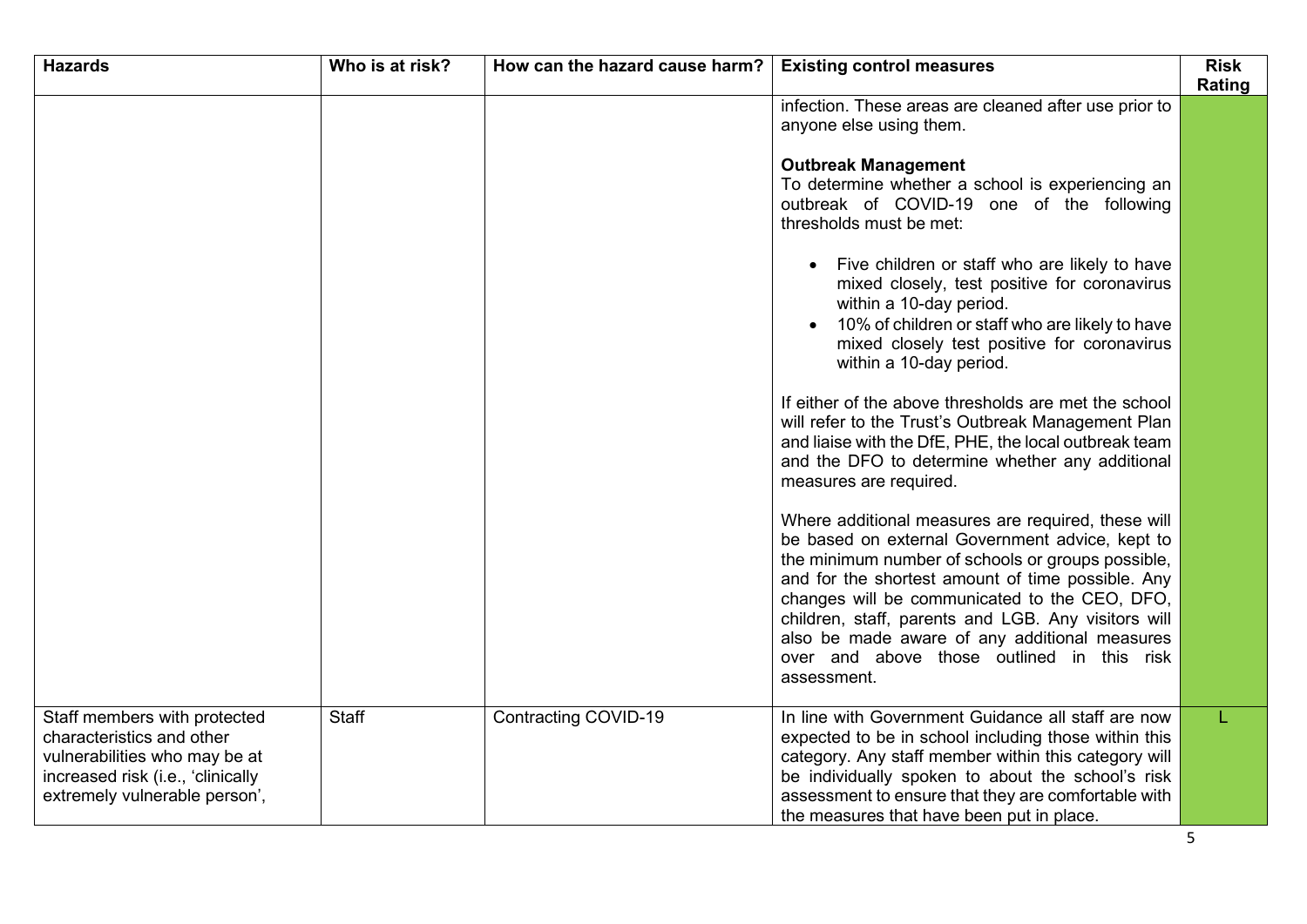| <b>Hazards</b>                                                                                  | Who is at risk? | How can the hazard cause harm? | <b>Existing control measures</b>                                                                                                                                                                                                                                                                                                                                                                                                                                                | <b>Risk</b><br>Rating |
|-------------------------------------------------------------------------------------------------|-----------------|--------------------------------|---------------------------------------------------------------------------------------------------------------------------------------------------------------------------------------------------------------------------------------------------------------------------------------------------------------------------------------------------------------------------------------------------------------------------------------------------------------------------------|-----------------------|
| 'clinically vulnerable person', or<br><b>BAME</b> people)                                       |                 |                                | Individual risk assessments are completed for these<br>staff and additional measures to be identified and<br>actioned if appropriate.                                                                                                                                                                                                                                                                                                                                           |                       |
| Staff members who work across<br>several schools and therefore at<br>increased risk of exposure | Staff           | <b>Contracting COVID-19</b>    | Any staff member within this category will be<br>individually spoken to about the school's risk<br>assessment to ensure that they are comfortable with<br>the measures that have been put in place.<br>Individual risk assessments are completed for these<br>staff and additional measures to be identified and<br>actioned if appropriate.                                                                                                                                    |                       |
| Children whose doctors have<br>confirmed they are still clinically<br>extremely vulnerable      | Pupils          | <b>Contracting COVID-19</b>    | All clinically extremely vulnerable (CEV) children<br>and young people are expected to attend school<br>unless they are one of the very small number of<br>children and young people under paediatric or<br>another specialist care who have been advised by<br>their clinician or other specialist not to attend.<br>For these children, remote learning will be provided.                                                                                                     |                       |
| <b>Risks associated with First Aid</b>                                                          | All occupants   | Contracting COVID-19           | PPE is not required beyond what staff would<br>normally need for their work, including first. The only<br>exception to this is caring for children who require<br>aerosol generating procedures (AGPs).<br>AGPs that are commonly performed in education<br>and children's social care settings include:<br>non-invasive ventilation (NIV).<br>bi-level positive airway pressure ventilation<br>(BiPAP).<br>continuous<br>positive<br>airway<br>pressure<br>ventilation (CPAP). |                       |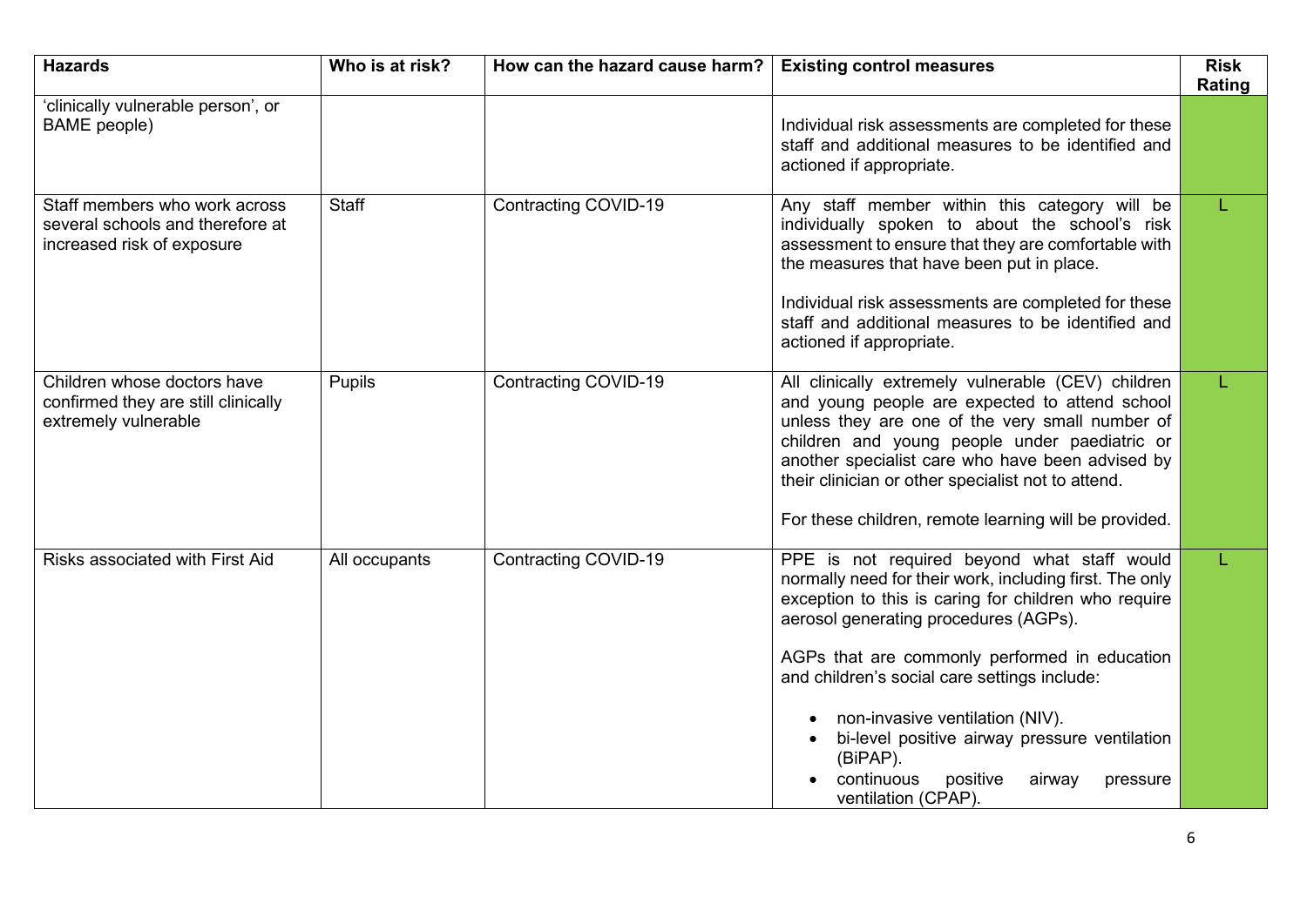| <b>Hazards</b>                                                         | Who is at risk? | How can the hazard cause harm?                              | <b>Existing control measures</b>                                                                                                                                                                                                                                                                                                                                                                                                | <b>Risk</b><br>Rating |
|------------------------------------------------------------------------|-----------------|-------------------------------------------------------------|---------------------------------------------------------------------------------------------------------------------------------------------------------------------------------------------------------------------------------------------------------------------------------------------------------------------------------------------------------------------------------------------------------------------------------|-----------------------|
|                                                                        |                 |                                                             | respiratory tract suctioning beyond the oro-<br>pharynx.                                                                                                                                                                                                                                                                                                                                                                        |                       |
|                                                                        |                 |                                                             | Procedures that are not classed AGPs include:                                                                                                                                                                                                                                                                                                                                                                                   |                       |
|                                                                        |                 |                                                             | oral or nasal suction.<br>the administration of nebulised saline,<br>medication, or drugs.<br>chest compressions or defibrillation.<br>chest physiotherapy.<br>the administration of oxygen therapy.<br>suctioning as part of a closed system circuit.<br>nasogastric tube insertion and feeding.                                                                                                                               |                       |
|                                                                        |                 |                                                             | Government guidance for AGPs has been provided<br>to all first aiders (also found here).                                                                                                                                                                                                                                                                                                                                        |                       |
| Teacher / staff shortage (including<br>lack of first aiders in school) | Staff, pupils   | Lack of staff to allow the school to<br>remain safely open. | School monitors daily any staff absence.<br>If there are any shortages of teachers, then teaching<br>assistants can be allocated to lead a group, working<br>under the direction of a teacher. Staff will also be<br>shared across the Trust if required. This also applies<br>where there is a lack of first aiders in school.<br>Headteacher / Head of School will monitor staff<br>absence levels and keep the CEO informed. |                       |
| Travelling to and from school                                          | All occupants   | Contracting COVID-19                                        | Walking or cycling should be considered. If using<br>public transport, adhere to transport advice,<br>government guidelines including the requirement to<br>wear face coverings. This includes public transport<br>and dedicated transport to school or college.                                                                                                                                                                | L                     |
| Impact on physical and mental<br>wellbeing - pupils                    | Pupils          | Mental wellbeing                                            | Resources/websites to support the mental health of<br>pupils will be provided to parents.                                                                                                                                                                                                                                                                                                                                       |                       |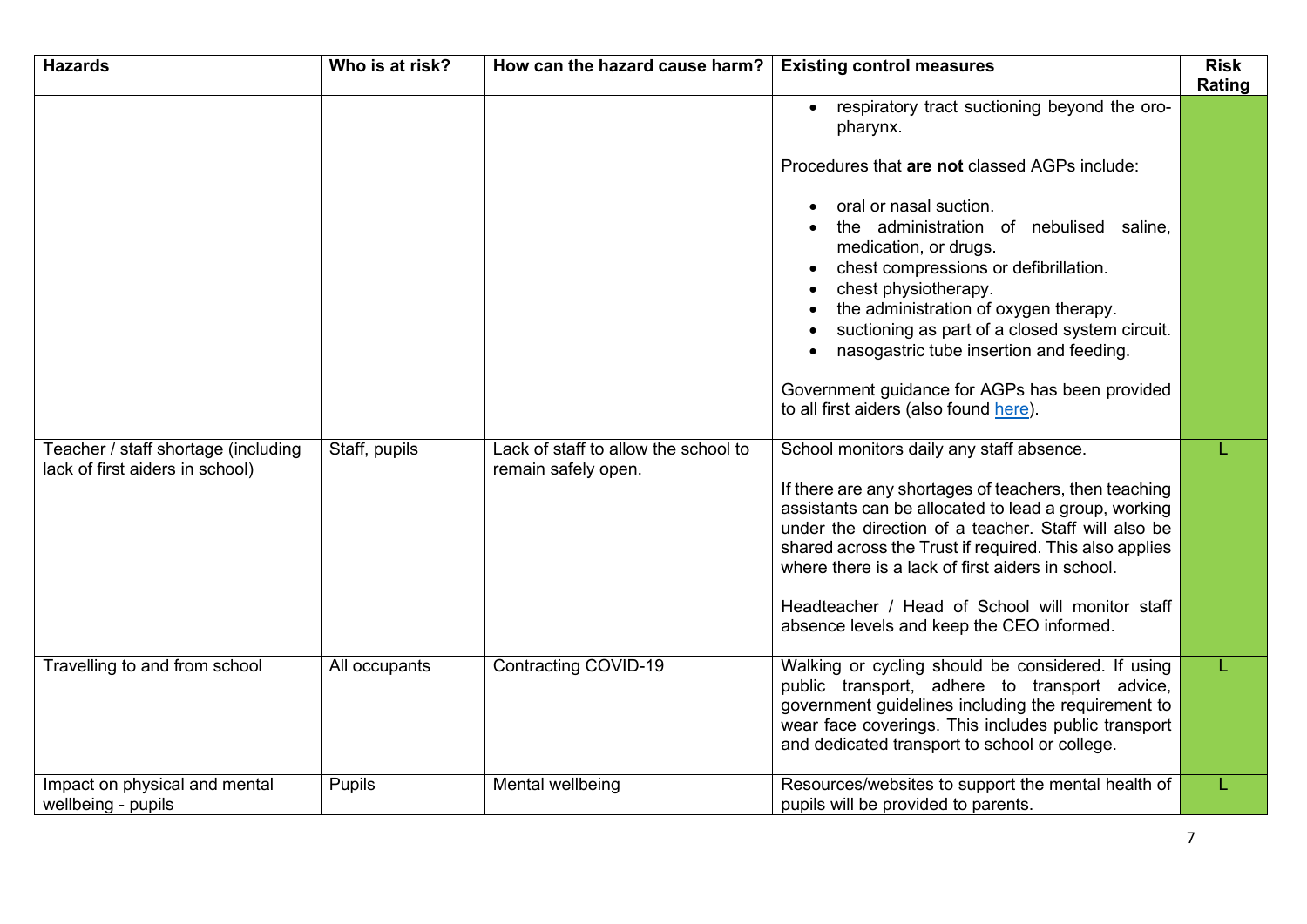| <b>Hazards</b>                                       | Who is at risk? | How can the hazard cause harm? | <b>Existing control measures</b>                                                                                                                                                                                                                                                                | <b>Risk</b><br>Rating |
|------------------------------------------------------|-----------------|--------------------------------|-------------------------------------------------------------------------------------------------------------------------------------------------------------------------------------------------------------------------------------------------------------------------------------------------|-----------------------|
|                                                      |                 |                                | Headteacher / Head of School will deal with<br>individual cases and inform the CEO of any issues<br>and resolutions.                                                                                                                                                                            |                       |
| Impact on physical and mental<br>wellbeing - staff   | <b>Staff</b>    | Mental wellbeing               | Where individuals have expressed concerns in<br>relation to the COVID-19 response, line managers<br>will try and alleviate any concerns by explaining the<br>control measures in place with that individual. If<br>appropriate, seek advice from Human Resources<br>and/or Occupational Health. |                       |
|                                                      |                 |                                | Line managers will offer support to staff who are<br>affected by Coronavirus or has a family member<br>affected.                                                                                                                                                                                |                       |
|                                                      |                 |                                | Management will promote mental health & wellbeing<br>awareness to staff during the Coronavirus outbreak,<br>including managing workload, and will offer<br>whatever support they can to help.                                                                                                   |                       |
|                                                      |                 |                                | Regular communication of mental health information<br>and an open-door policy for those who need<br>additional support.                                                                                                                                                                         |                       |
|                                                      |                 |                                | Staff to be signposted to useful websites and<br>resources.                                                                                                                                                                                                                                     |                       |
| Educational visits (including<br>residential visits) | Staff, pupils   | <b>Contracting COVID-19</b>    | Full and thorough risk assessments to be completed<br>and approved on EVOLVE in relation to all<br>educational visits prior to the visit taking place. This<br>risk assessment should include any public health<br>advice, such as hygiene and ventilation<br>requirements.                     |                       |
| <b>Home Visits</b>                                   | Pastoral/       | Contracting COVID-19           | Avoid making home visits unless this is absolutely<br>necessary. If necessary, face coverings must be                                                                                                                                                                                           | L.                    |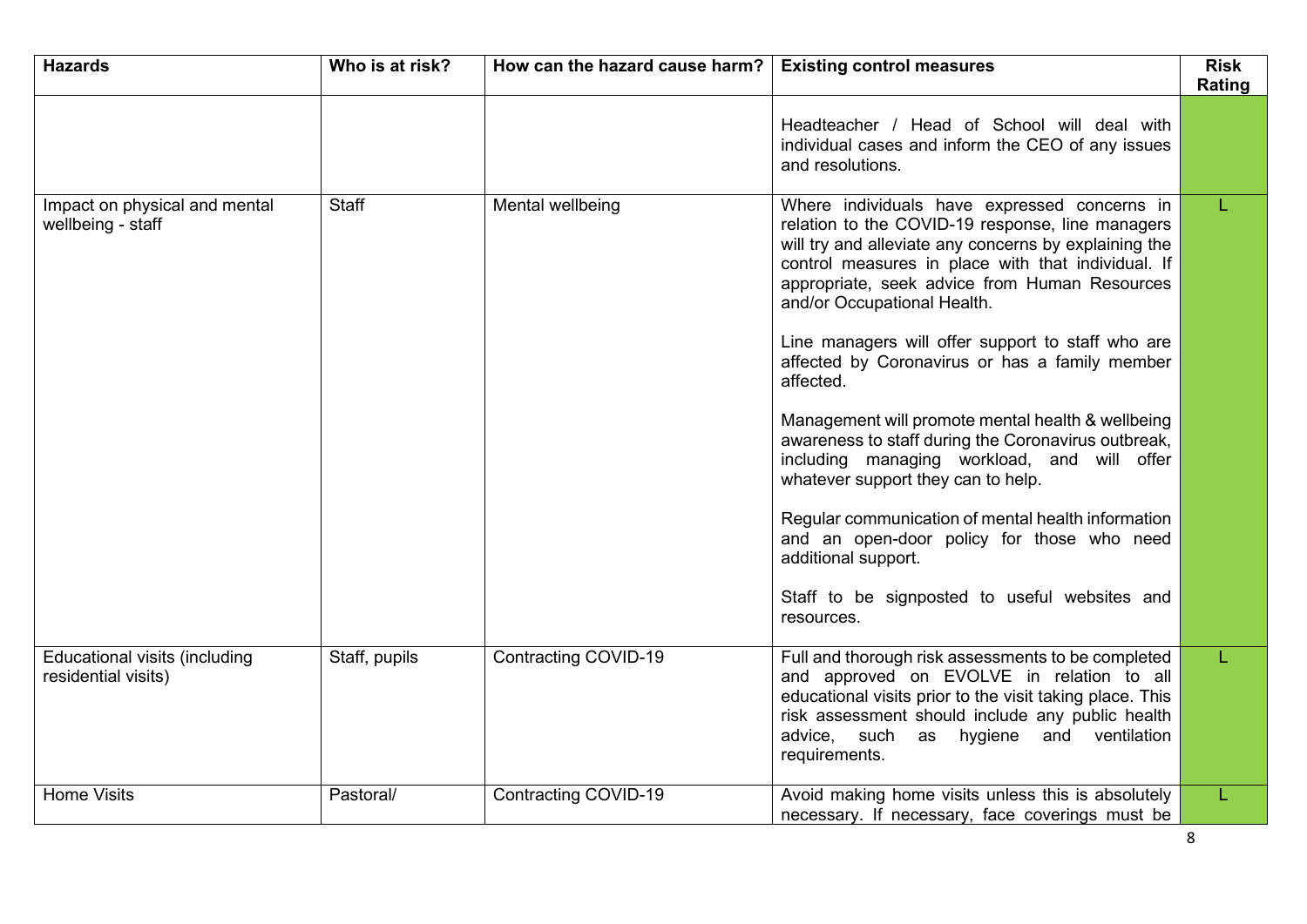| <b>Hazards</b> | Who is at risk?           | How can the hazard cause harm?   Existing control measures |                                                                                                                                                                   | <b>Risk</b><br>Rating |
|----------------|---------------------------|------------------------------------------------------------|-------------------------------------------------------------------------------------------------------------------------------------------------------------------|-----------------------|
|                | Welfare/DSL/DDSL<br>Staff |                                                            | worn, and hand sanitiser used before entering and<br>after leaving the property.                                                                                  |                       |
|                |                           |                                                            | The school must continue to contact relevant<br>authorities in the usual way should they have a<br>safeguarding concern about a Child, Young Person<br>or Family. |                       |

| <b>Additional control required</b> | <b>Action by</b> | Date for<br>completion | Action Residual<br>Completed Risk |  |
|------------------------------------|------------------|------------------------|-----------------------------------|--|
|                                    |                  |                        |                                   |  |
|                                    |                  |                        |                                   |  |
|                                    |                  |                        |                                   |  |
|                                    |                  |                        |                                   |  |
|                                    |                  |                        |                                   |  |

| Date of<br>review | <b>Comments</b> | <b>Position</b> | <b>Signature</b> |
|-------------------|-----------------|-----------------|------------------|
|                   |                 |                 |                  |
|                   |                 |                 |                  |